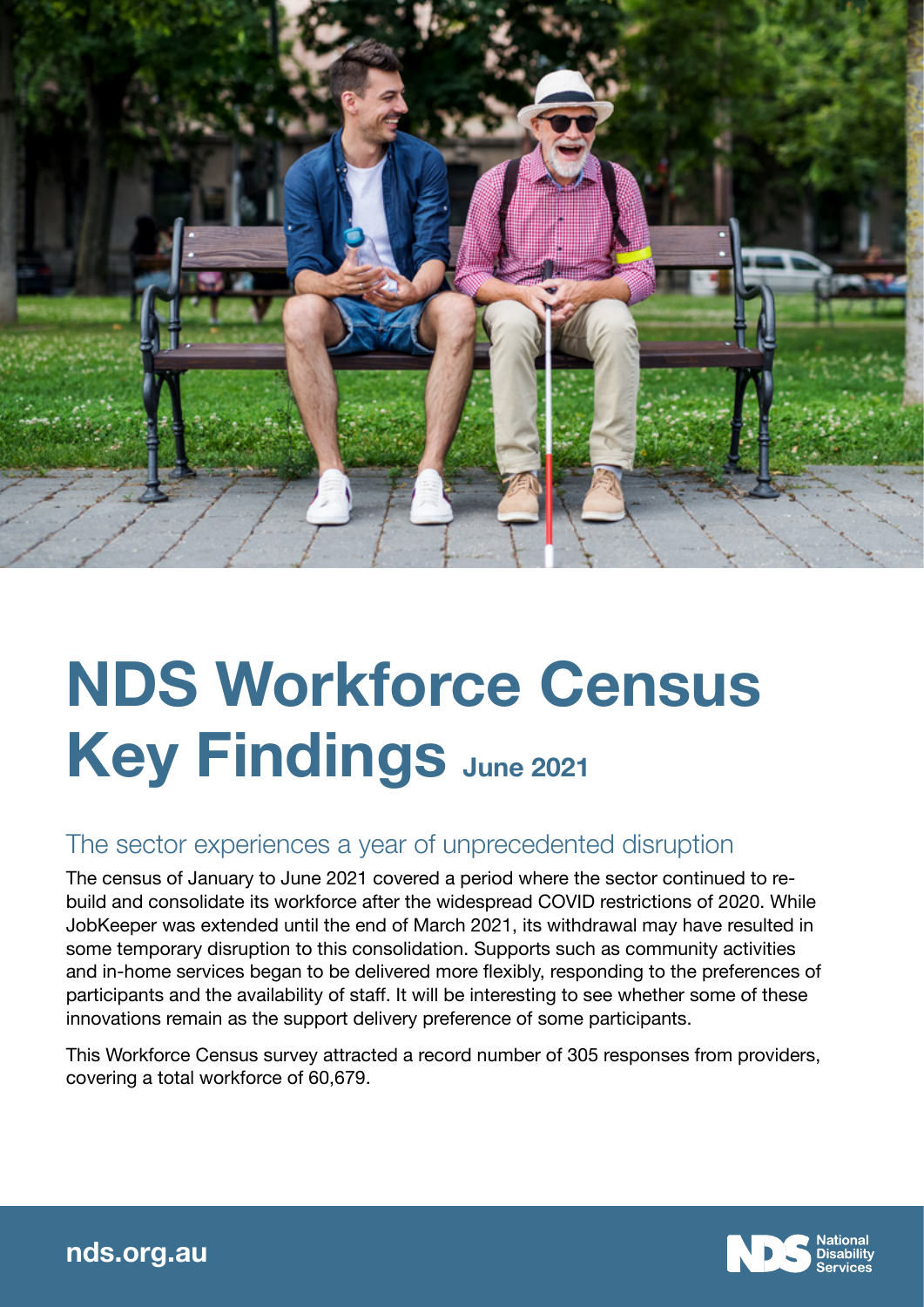# Permanent employment across the sector slightly declined

Despite the census period taking place during a period of recovery for the sector, there was a decrease in permanent employment of disability support workers and allied health workers (combined) from the December 2020 figure of 62.5% to 61% in June 2021. The reduction may reflect the impact of the removal of JobKeeper from 1 April 2021.

Figure 1 Type of employment – disability support workers and allied health workers who work in the disability sector (per cent)



Growth in permanent employment over the census period was evident in NSW (from 65% to 69%) and South Australia (57% to 63%), however, declines were experienced in all other states and territories. Victoria recorded the largest decline, from 63% to 56%.

The proportion of permanent allied health workers (only) increased from 79% to 83%, while the proportion of permanent disability support workers (only) declined from 57% to 53%.

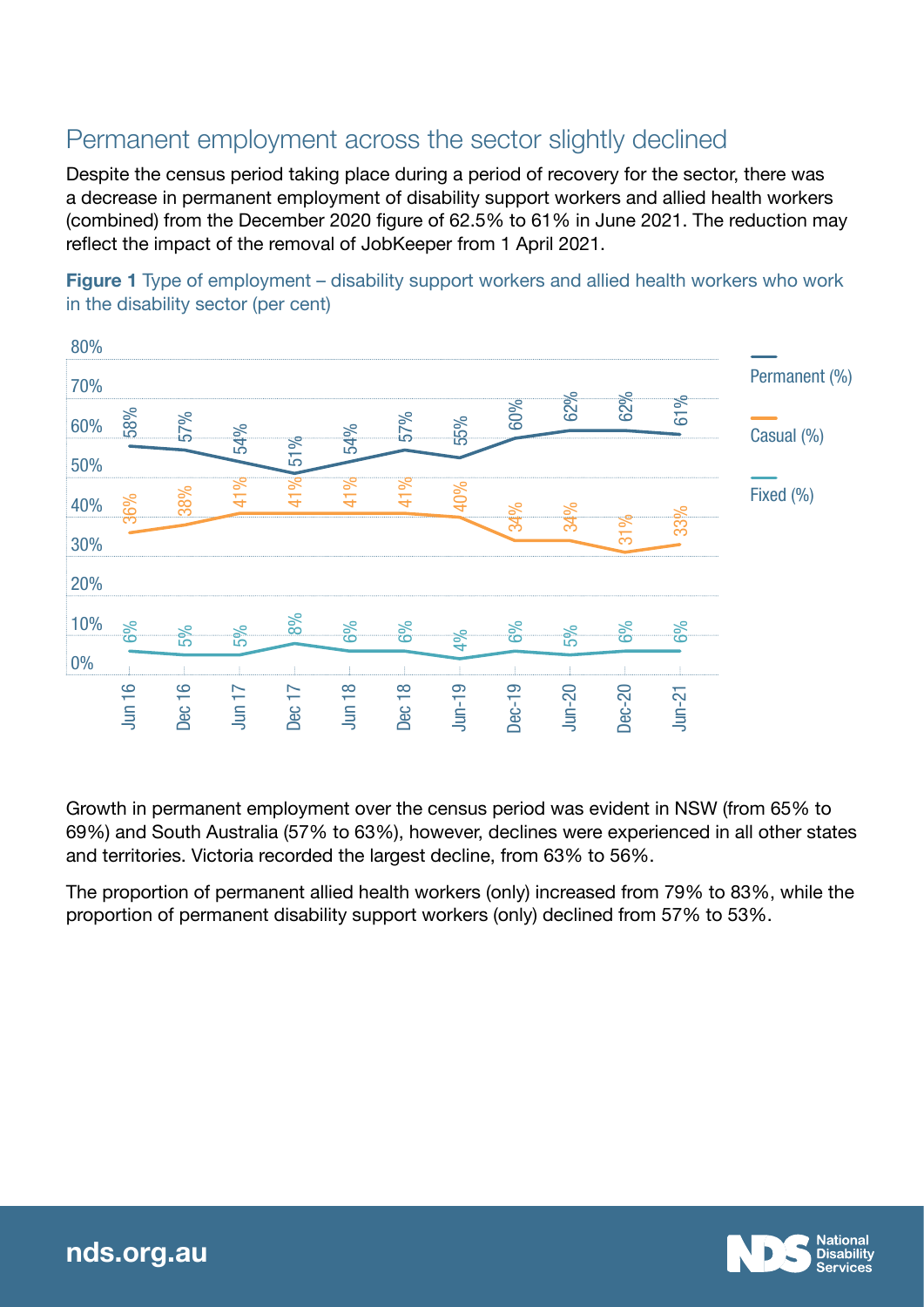

## Part time employment share showed a decline

Permanent part time employment decreased over the census period from 82% to 79%, with the most pronounced decline being evident in Queensland (from 88% to 82%). South Australia saw an increase in permanent part time employment from 80% to 92% (with a corresponding decline in full time employment), although the sample of 15 providers may not be reflective of the wider sector in that state.



#### Figure 2 Full-time and part-time work: employment share (per cent)



[nds.org.au](http://www.nds.org.au)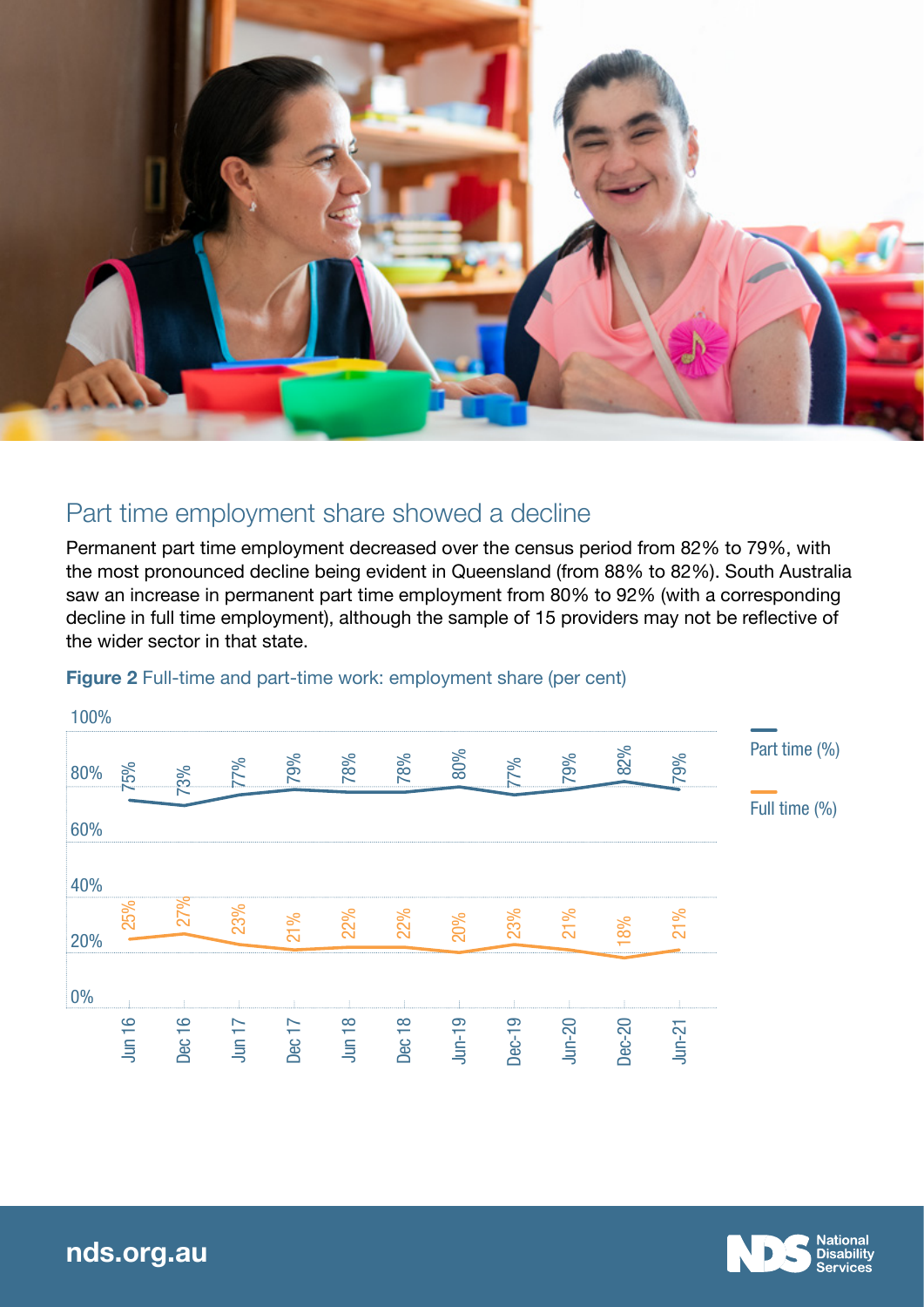

### The turnover rate for permanent staff fell while the casual rate rose

The turnover rate for casual employees remained volatile, increasing from 18% to 22%, while the turnover rate for permanent employees declined from 11% to 10%. The increase in turnover rates for casual allied health and disability support workers was similar, reflecting reported sector sentiment in 2021 about the difficulty in retaining both types of staff. The largest increase in casual turnover rates was in Victoria (from 13% to 20 %).



**Figure 3** Turnover rates by forms of employment (per cent)



[nds.org.au](http://www.nds.org.au)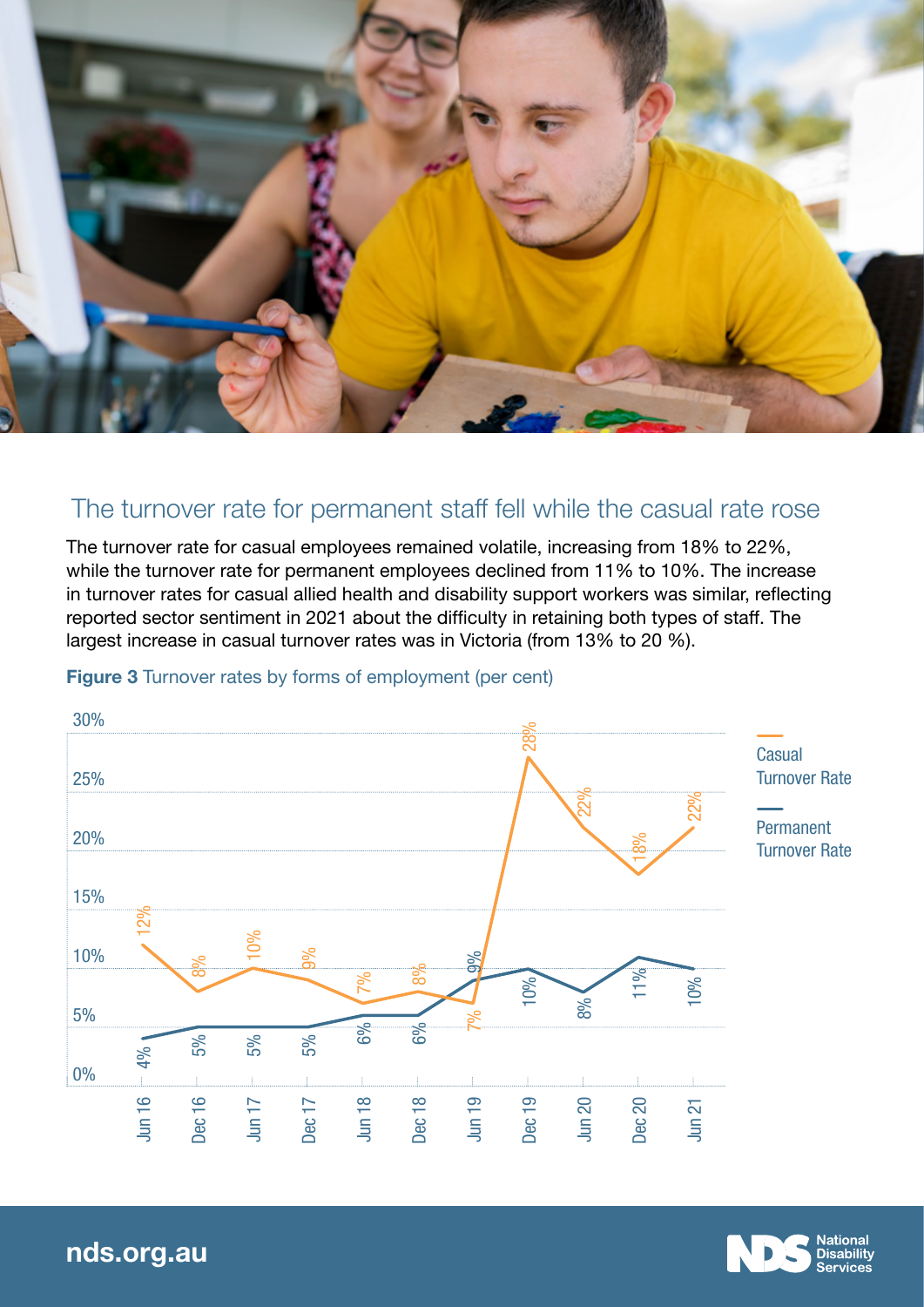## Average hours worked per week decreased across the sector

Average hours worked per week across the sector declined from 24.2 to 22.4, matching the equivalent figure in June 2020. Declines in weekly hours worked were seen in Victoria (24.1 to 18) and Western Australia (24.4 to 19.6), while NSW saw an increase from 24.3 hours to 26.5 hours.



#### **Figure 4** Average hours of work per week per worker

## Workforce gender imbalance remained unchanged over the survey period

Sector staffing ratios by gender remained unchanged from the previous census, with females making up 69% of staff and males 31%. It is important to note that since June 2016, the ratio of female staff has increased from 63% to 69%. This imbalance is in almost inverse proportion to the NDIS participant gender profile, with 62% of participants being male as at June 2021(1).

## Age cohort patterns remain inconclusive

Workforce age cohorts remained largely unchanged, although the 45-54 age cohort increased from 19.8% to 21.1% over the census period. Almost half (48%) of workers are in the 25-44 age bracket, compared with just 17% of NDIS participants. Over time, a closer alignment between workforce age cohorts and NDIS participant age cohorts would be preferred.